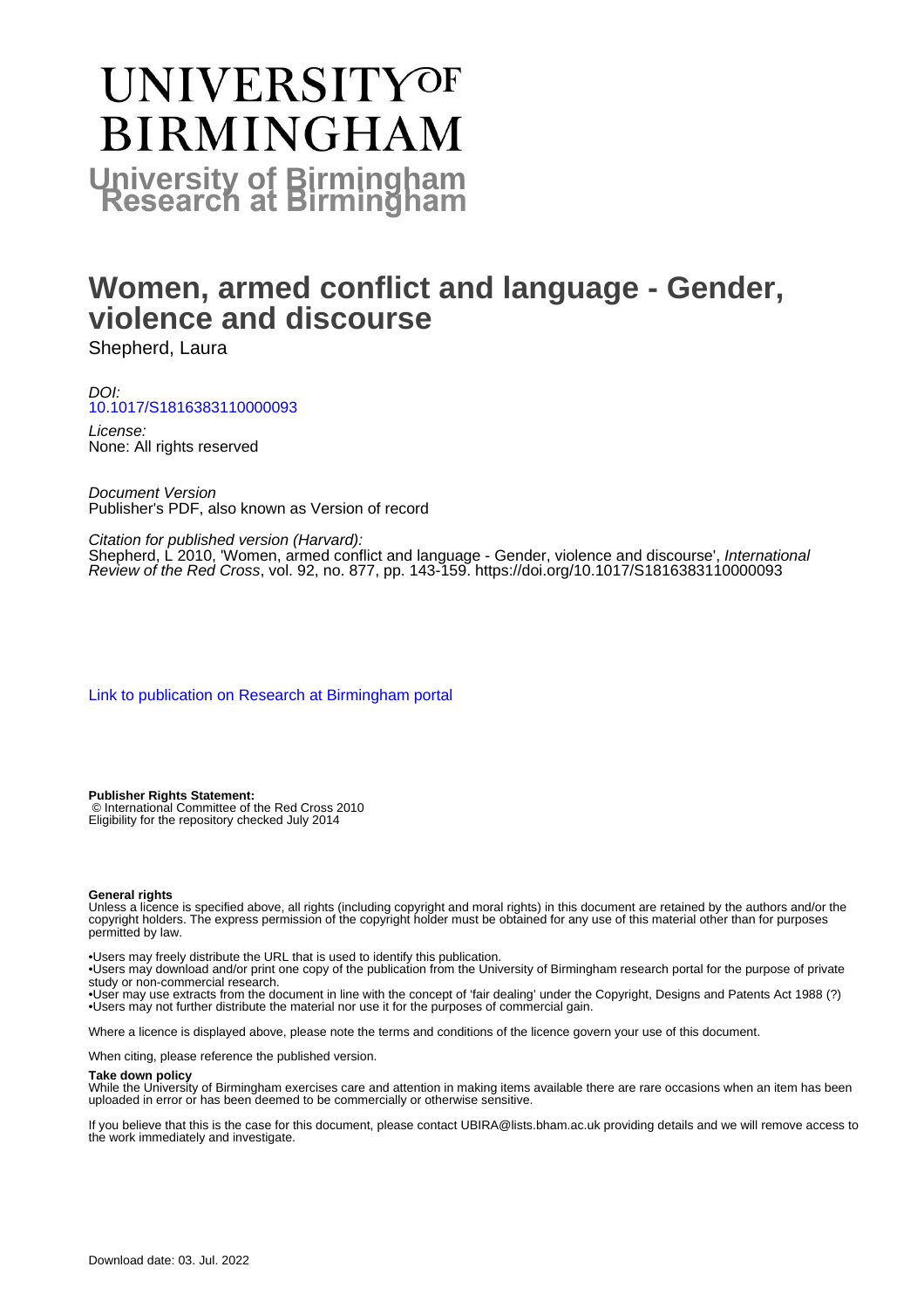# Women, armed conflict and language – Gender, violence and discourse

#### Laura J. Shepherd\*

Laura J. Shepherd is Lecturer in International Relations at the University of Birmingham, UK. She is the editor of Gender Matters in Global Politics<sup>1</sup> and the author of Gender, Violence and Security: Discourse as Practice $,^2$  as well as many scholarly articles in peer-reviewed journals, including International Studies Quarterly, Review of International Studies and Journal of Gender Studies.

#### **Abstract**

Facilitating critical reflection on the words and concepts used to write policy enables practitioners to avoid unconsciously reproducing the different forms of oppression and exclusion that their policies seek to overcome. In this article, the author provides an analysis of Chapter 5.10 of the United Nations Integrated Disarmament, Demobilization and Reintegration Standards, arguing that policy makers, scholars, students and practitioners cannot avoid making and/or changing meaning through their well-meaning interventions, but that this need not lead to political or practical inertia.

**Edition** 

### The politics of language

When I was a graduate student, I attended a conference and posed a question to a panel of senior academics, explaining my doctoral research (an analysis of

Email: L.J.Shepherd@bham.ac.uk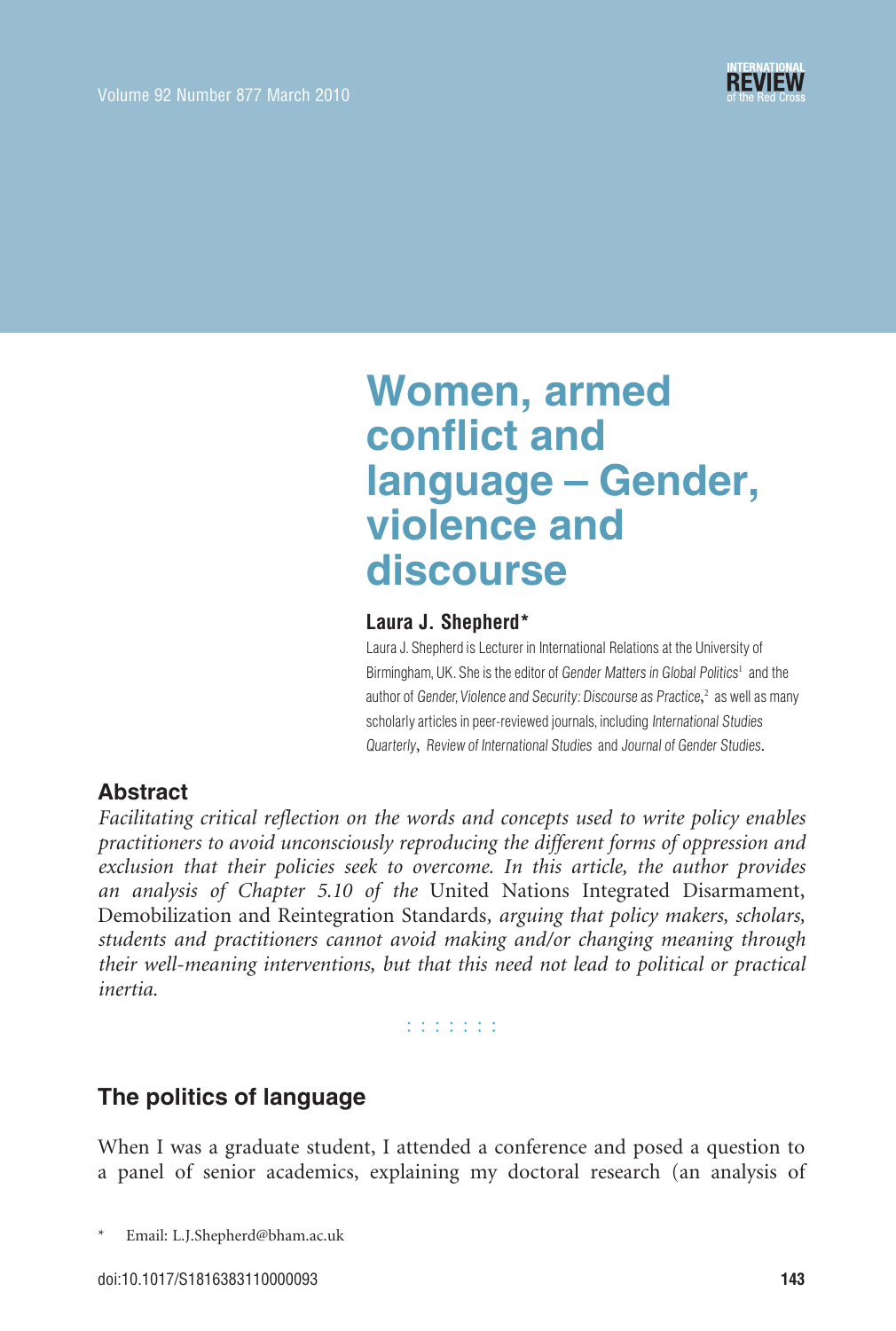United Nations Security Council Resolution 1325 on women, peace and security)<sup>3</sup> as a precursor to asking how I might make this research useful to practitioners and, ultimately, to those whose lives were affected by the violence and insecurities of which I wrote. I was told that such engagement was unlikely, that I wasn't doing 'that kind of research'. The response I received was premised on the assumption that theoretically driven work – work that engages with French philosophers rather than statistical analysis software – is of little use to policy makers and stakeholders. This is a widely held and frequently repeated opinion which will be critiqued in this article. Against the suggestion that paying close analytical attention to language necessitates either using overly complex terminology to explain relatively simple ideas or produces research that is of no practical relevance (or both), it is proposed instead that language is the medium of politics, as well as its vehicle, its shield and its disguise. We must know language, theoretically speaking, before we can comment on its effects (and the relevance – or otherwise – of studying it); the formulation of a politics of language is one of the most directly practical efforts I have ever made. Language matters. We know that language matters. The UK government knows that language matters. Article 29B(1) of the 2006 Racial and Religious Hatred Act states that 'A person who uses threatening words or behaviour, or displays any written material which is threatening, is guilty of an offence'.<sup>4</sup> Why else would the government legislate against the use of specific types of language other than to illustrate that language affects and effects our being in the world?

In our personal lives, we know that language matters, that words are constitutive of reality. There are words that have been excised from our vocabularies, deemed too damaging to use. There are forbidden words that children whisper with guilty glee. There are words we use daily that would be meaningless to our grandparents. Moreover, the cadence and content of our communications vary by context; words that are suitable for the boardroom may not be appropriate for the bedroom or the bar. In our personal lives, we admit that words have power, and in formal politics we do the same. It is not such a stretch to admit the same in our professional lives. I am not claiming that all analysis must be discourse-theoretical – must take language seriously – to be policy-relevant, for that would clearly be nonsense. I am, however, claiming that poststructural theories of language have much to offer policy makers and practitioners, and arguing that in order to understand how best to implement policy we first need to understand 'how' a policy means, not just what it means. That is, we must understand a policy before we can implement it. This article argues that we need to engage critically with how that understanding is mediated through and facilitated by our ideas about the

2 Laura J. Shepherd, see below note 3.

<sup>1</sup> Laura J. Shepherd (ed), Gender Matters in Global Politics – A Feminist Introduction to International Relations, Routledge, London, 2009, 440 p.

<sup>3</sup> My doctoral thesis was later published as *Gender*, *Violence and Security: Discourse as Practice*, Zed, London, 2008.

<sup>4</sup> Racial and Religious Hatred Act 2006 (United Kingdom), available at http://www.opsi.gov.uk/acts/ acts2006/ukpga\_20060001\_en\_1 (last visited 27 March 2009). Emphasis added.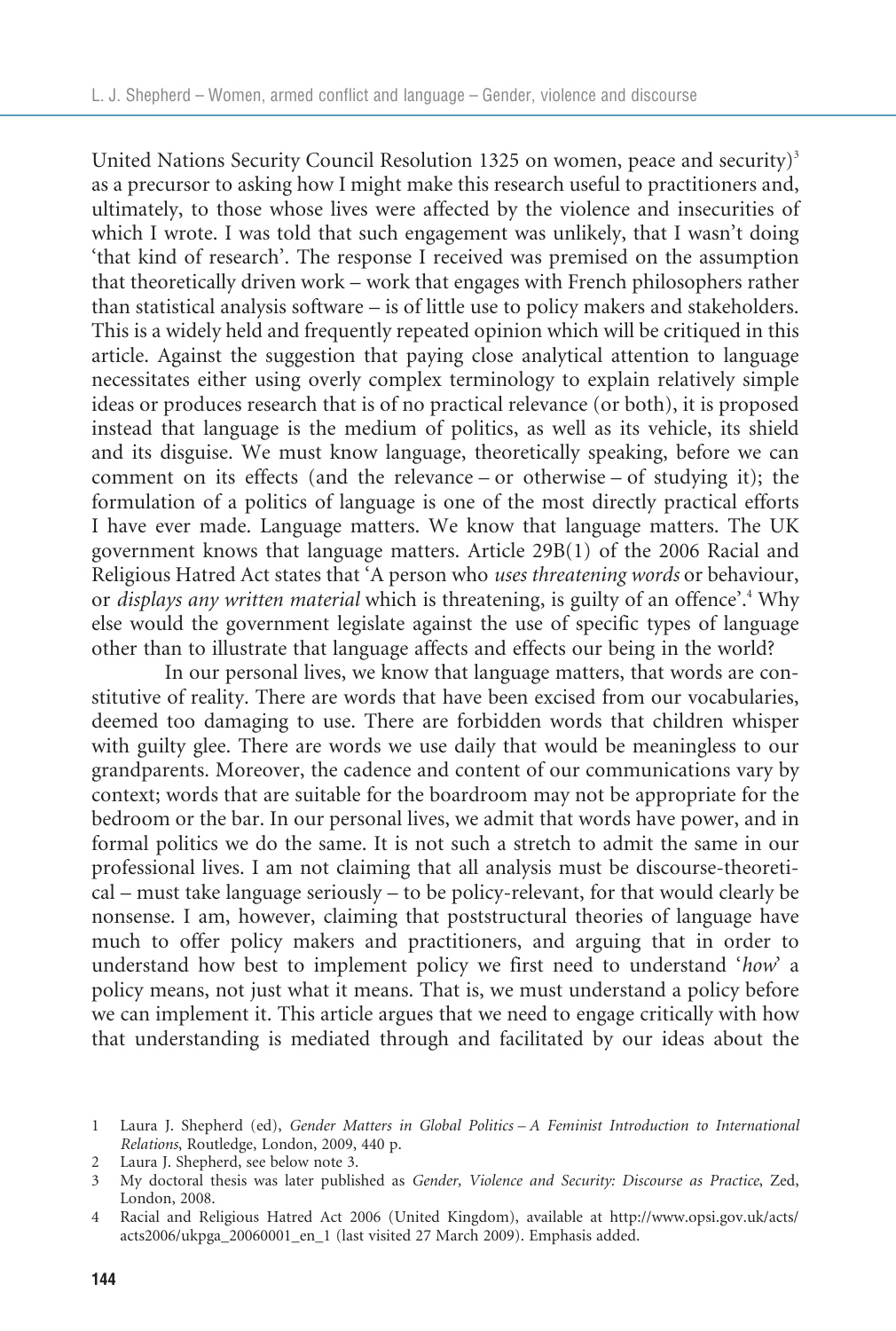world we live in. If we are to avoid unconsciously reproducing the different forms of oppression and exclusion that different forms of policy seek to overcome, we need to take seriously Jacques Derrida's suggestion that 'il n'y a pas de hors-texte'.<sup>5</sup>

[T]here is nothing 'beyond the text.' [...] That's why deconstructive readings and writings are concerned not only with library books, with discourses, with conceptual and semantic contents. They are not simply analyses of discourse [...]. They are also effective or active [...] interventions that transform contexts.<sup>6</sup>

Writing from a discipline (International Relations) that has a very clear idea of what constitutes an 'effective or active' intervention (and writing about language is not it), I have a strong desire to have the politics I espouse recognized as a legitimate and useful form of intervention. It 'is not politics as a means to truth but as the activity of contesting truths'.<sup>7</sup> Discursive practices maintain, construct and constitute, legitimize, resist and suspend truth as they (re)produce meaning, and it is these practices that we can interrogate. The simple formulation of an essay title is a discursive practice: there is a difference between writing on 'women, armed conflict and language' and 'gender, violence and discourse'. The former fits comfortably within an empiricist framework – we can see, and therefore know, language, women and armed conflict – whereas the latter does not. The latter demands conceptual, rather than experiential, engagement. I include both in the title of this essay not only to draw attention to the ways in which two sets of three words purport to mean the same thing while having very different connotations, but also to suggest that we should (that tricky exhortation) include both in our studies and practices of politics and policy.

Policy documents are, among other things, discursive practices, and can be read in this way, with a view to asking what is in some ways the most directly political – and policy-relevant – question: how is it that the reality we take for granted, which includes disparities of power and multiple forms of (sometimes violent) oppression, comes to be accepted as such? This special issue of the Review draws attention to many ways in which gendered logics produce (in)equality and order social life; through the analysis of policy governing women and war, the present essay seeks to contribute a discourse-theoretical perspective in keeping with this theme. Crucially, the distinctively poststructural form of policy analysis I outline here highlights the ambiguities and tensions inherent in any policy document and offers usable strategies for negotiating these, mediating the implementation of policy in a productive and potentially transformative way. The essay is divided into three substantive sections. In the first section, I map out a

<sup>5</sup> Jacques Derrida, Of Grammatology, transl. Gayatri Chakravorty Spivak, Johns Hopkins University Press, London, 1974, p. 158 (emphasis in original).

<sup>6</sup> Jacques Derrida cited in Richard J. Bernstein, The New Constellation: The Ethical–Political Horizons of Modernity/Postmodernity, MIT Press, Boston, MA, 1991, p. 211 (emphasis in original).

<sup>7</sup> Terry Aladjem, 'The philosopher's prism: Foucault, feminism and critique', in Political Theory, 1991, Vol. 19, No. 2, p. 280.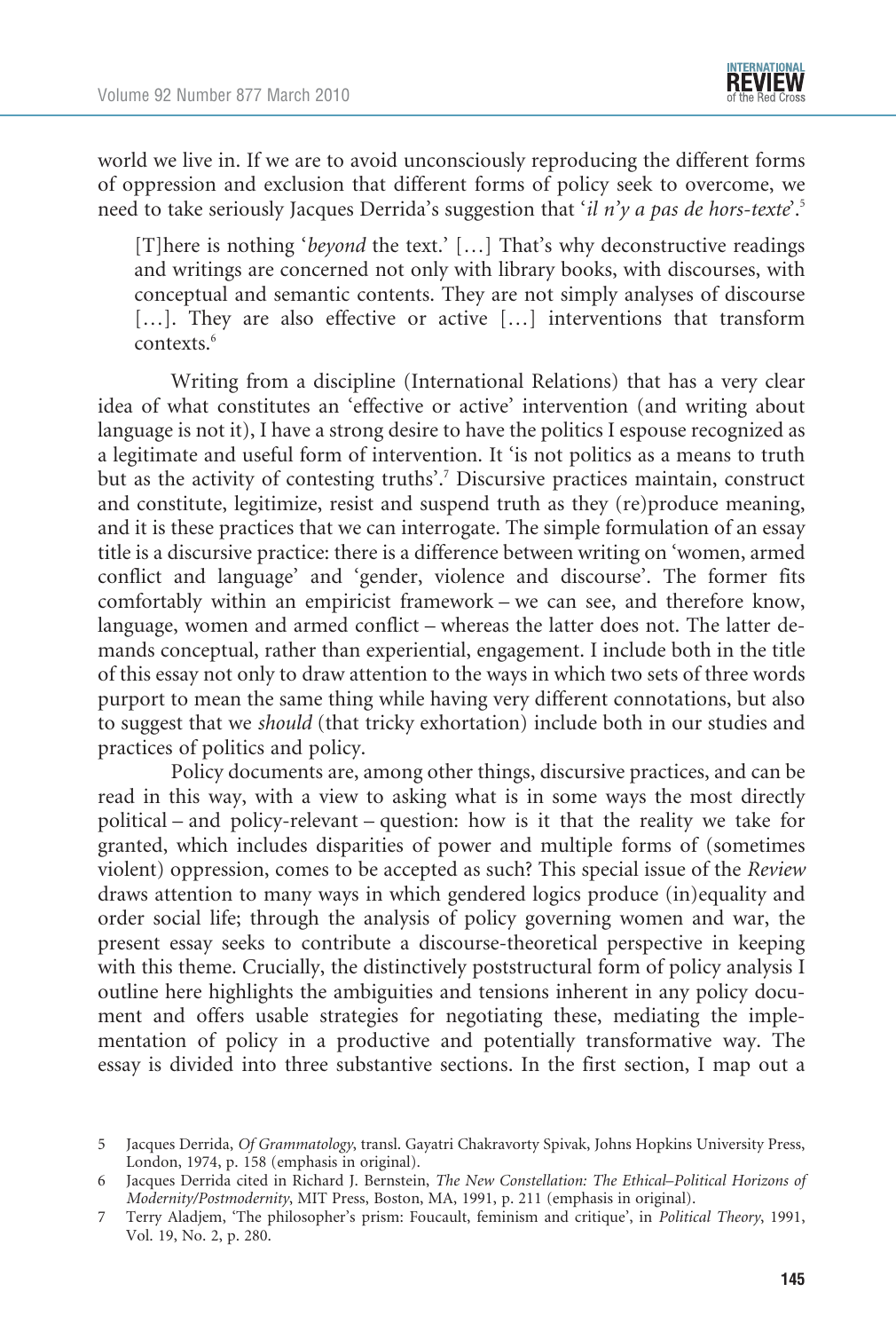poststructural approach to discourse that, I argue, facilitates particular kinds of analysis of policy documents and other relevant political materials. The second section then provides an illustrative account of the theory presented, through the analysis of Chapter 5.10 of the United Nations Integrated Disarmament, Demobilization and Reintegration Standards,<sup>8</sup> which is entitled 'Women, gender and DDR'. In the final section I offer some concluding remarks and suggest some potentially fruitful avenues for future research.

## 'How does a policy mean?'<sup>9</sup>

Elsewhere, I have argued that 'understanding the ways in which the conceptual organisation of policy documents pre-/proscribe effective policy practice is a significant, and under-theorised, challenge'.10 I came to this conclusion specifically through the detailed analysis of United Nations Security Council Resolution 1325, which is a crucially important policy document pertaining to gender issues in the management of conflict and post-conflict reconstruction. However, most of the literature on UNSCR 1325 investigates the challenges of its implementation rather than the politics of its formulation and I sought to explore how the resolution came to be written in the way that it did, suggesting that the challenges of its implementation were in a very real sense produced by its formulation. When I began working on UNSCR 1325, my hunch was that the ideas and ideals about gender, violence and security that were represented in the resolution could be tracked back to ideas and ideals held in the institutions involved in the crafting of the document – what I term the 'discursive terrain' of the institutions, constituted through time- and location-specific legal systems, cultural and socio-political traditions, geopolitical positioning and histories and so on. If this was shown to be the case (and ultimately I believe I demonstrated that it was), then the implications for policy-making would be profound: the frequently unreflective and unconscious ideas that people have are being written into policy documents and are ordering and organizing those documents in very specific ways.

This theoretical agenda starts from the premise that no 'thing' has a material reality prior to language. There is no universal and unproblematic

8 Disarmament, Demobilization and Reintegration (frequently abbreviated to 'DDR') programmes are a complex and multi-levelled set of procedures 'with political, military, security, humanitarian and socioeconomic dimensions. [They aim] to deal with the post-conflict security problem that arises when excombatants are left without livelihoods or support networks, other than their former comrades, during the vital transition period from conflict to peace and development'. See United Nations Disarmament, Demobilization and Reintegration Resource Centre, 'What is DDR?', 2009, available at: http:// www.unddr.org/whatisddr.php (last visited 3 December 2009). Disarmament refers to the process of collecting and disposing of small arms and combat munitions; demobilization is the transition from active military or paramilitary service to civilian life; and reintegration covers the procedures needed to ensure that ex-combatants, supporters and care-givers can resume viable and dignified peacetime lives.

9 Dvora Yanow, How Does a Policy Mean? Interpreting Policy and Organizational Actions, Georgetown University Press, Washington, DC, 1996.

10 Laura J. Shepherd, above note 3, p. 164.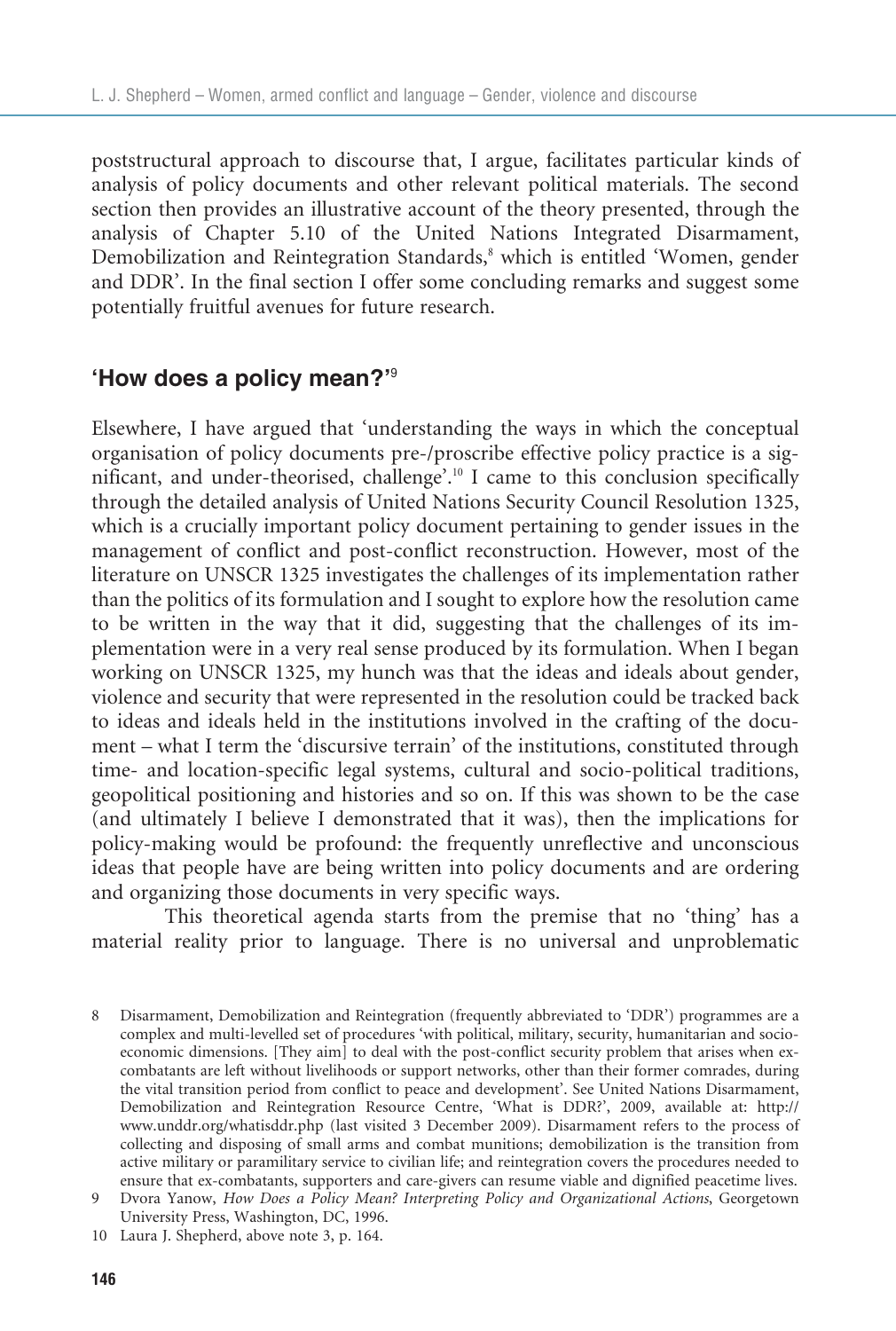

definitional lexicon to which we as scholars or practitioners can refer. All concepts come to have meaning through the context of their articulation. This may seem counter-intuitive. Surely a woman is a woman is a woman, regardless of her 'context'? This is not in fact the case, for as we can learn through engagement with poststructural gender theory,<sup>11</sup> we can never 'fix' the identity of 'woman' independent of context. It may be strategically useful to speak of women, or directly necessary to speak with women. In some cases it might even be politically justifiable to speak for women, but we can never assume that we know who we are including and excluding in the category of 'women'. Further, we cannot assume that those to whom we speak have the same understanding of women as we do, that their boundaries of inclusion and exclusion map on to our own. Finally, even if we were to agree with all concerned that we know what the category of 'women' is – that it includes, for example, post-operative male-to-female transsexuals and self-identified butches and bois<sup>12</sup> but excludes, for example, drag queens, femaleto-male transsexuals and self-identified sissies $13$  – we could not, as the examples given demonstrate, say with any certainty that we know what 'woman' means.

These considerations are not merely 'academic', in the pejorative sense of the term, as they have significant implications for policy formulation and implementation. In the remainder of this section, I discuss three ways in which the concepts we use to think/write policy matters and relate these ideas to poststructural theories of discourse. First, there is the issue of common sense. Poststructural theorists frequently endeavour to 'show that things are not as self-evident as one believed, to see what is accepted as self-evident will no longer be accepted as such'.14 Representations of political activity in media coverage (who is seen as authoritative, who is included at the negotiating table, and whose presence – or absence – is accepted as 'normal'?), representations in policy documents and representations of global politics more broadly, in popular culture and arts, are all constitutive of how we understand global political processes and our place within them. Representations 'are never merely descriptive, but always normative, and, as such, exclusionary', $15$  as they prescribe – and proscribe – our acceptance of the way

- 11 Poststructural gender theory is a body of feminist work that draws on the insights of poststructuralist theorists. Although difficult to summarize, the primary insights of this body of work are twofold: that gender does not derive from biological sex (instead, our ideas about gender are productive of biological sex) and that we cannot assume that any category of analysis (including that of 'woman', as discussed above) has any essential or inherent characteristics.
- 12 'Butch' tends to be used to describe a woman (or man) of markedly aggressive or masculine behaviour and appearance; the term 'boi' can describe a woman who shows characteristics stereotypically associated with young heterosexual men (including casual sexual encounters with multiple female partners) or a young and/or submissive butch.
- 13 The term 'drag queen' is usually used to describe males who perform as women for the purpose of entertainment (in public). A 'sissy' is a man who adopts feminine behaviours and appearance in private life.
- 14 Michel Foucault cited in David Campbell, Writing Security: United States Foreign Policy and the Politics of Identity, revised edition, University of Minnesota Press, Minneapolis, MN, 1998, p. 191.
- 15 Judith Butler, 'Contingent foundations: Feminism and the question of postmodernism', in S. Seidman (ed), The Postmodern Turn: New Perspectives on Social Theory, Cambridge University Press, Cambridge, 1994 [orig. 1990, presented at the Greater Philadelphia Philosophy Consortium], p. 166.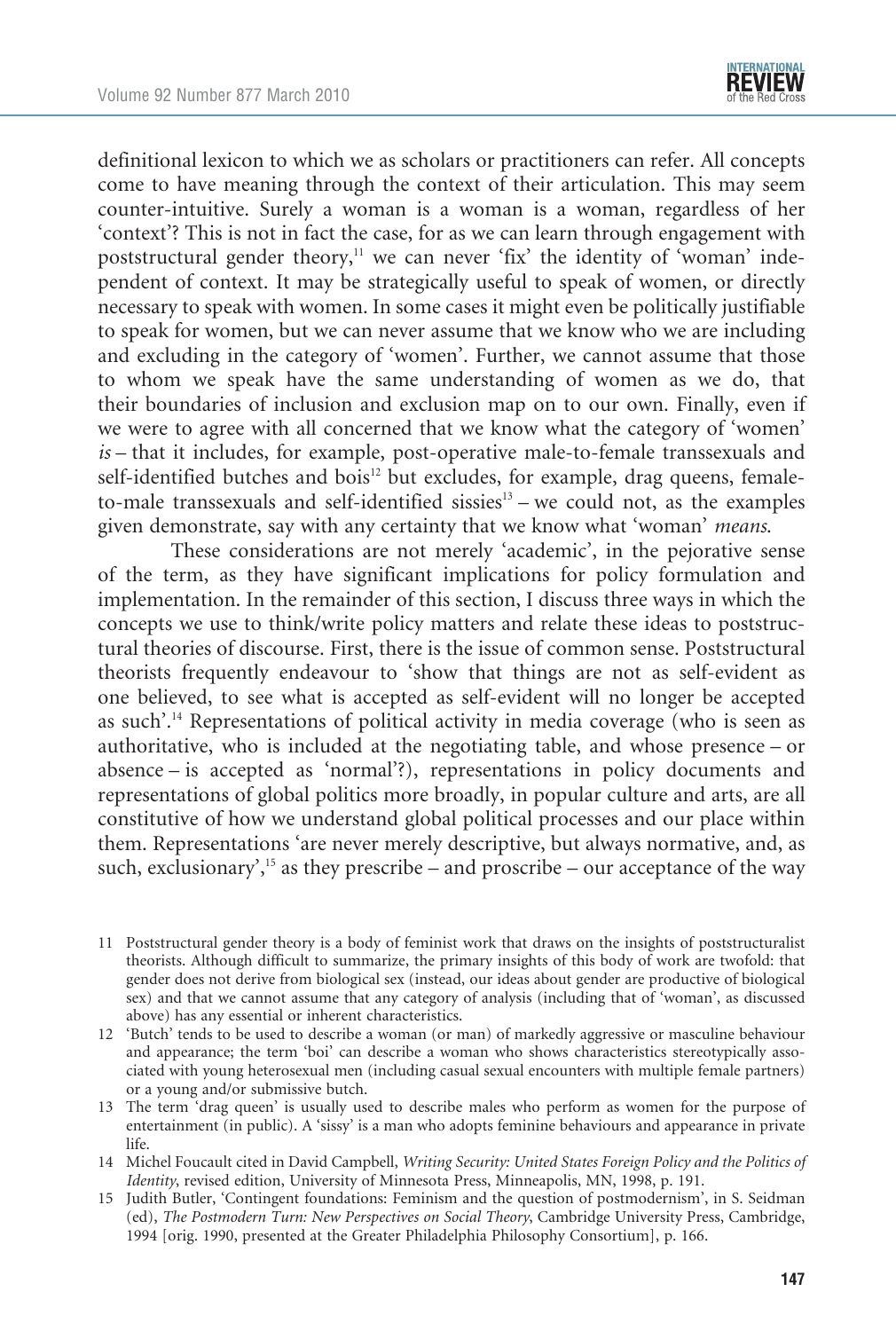things are, thus delimiting the boundaries of common sense, which Stuart Hall called 'the moment of extreme ideological closure'.<sup>16</sup>

Second, we must take seriously the question of inclusion and exclusion alluded to above. In her work on gender theory and development, Susie Jolly reminds us that 'norms are all-pervasive, and not only determine the sexual aspect of our lives, but also shape our access to economic resources, and our ability to participate in social and political activities'.<sup>17</sup> The marginalization of queer sexualities in security, economic/development and state-building policy, whether by omission or by design, both affects and demonstrates whose participation is considered legitimate, whose interests are represented and, ultimately, whose modes of being in the world are deemed to be of value. Relationships that have conventionally been considered 'private' are increasingly being publicly addressed. Even if relationships between individuals are assumed to be heterosexual and are most frequently heterosexual in 'fact' (i.e. in the specific case in which the relevant policy is enacted), the beliefs about marriage, monogamy and power that are intrinsic to the model of heterosexuality propagated by influential institutions may still have negative consequences.<sup>18</sup> If intimate relationships are not conceptually bounded within a heteronormative model, practitioners need to ensure that due consideration is given to how sexual behaviours are thought of in the specific social and political context. Ultimately, the approach I espouse seeks to challenge the mostly silent norms that pervade policy-making. This challenge is posed in an effort to ensure that the types of social and political spaces that are produced through development practices and built through state-building processes are inclusive rather than exclusive, and that no mode of being in the world is marginalized or devalued because of particularly powerful notions of 'common sense'.

Third, and finally, this approach draws attention to the process of implementing policy. It is not the overall aim of this approach to juxtapose different readings of various policies with a view to dismissing one or another of the readings as 'untrue', nor to suggest that one set or another of the meanings read in the documents is somehow 'better'. All words carry meaning and have value; the process of writing value into policy documents is therefore inescapable, but it has profound implications for the interpretation and therefore implementation of that document. Meaning cannot be fixed; the sense we make of a policy document or strategic plan is conditioned by our own discursive context and the productive context of the document or plan in question. The challenges in implementing UNSCR 1325 – or, more recently, United Nations Security Council Resolution 1820 that seeks to eliminate all forms of sexual violence as weapons of war – will

<sup>16</sup> Stuart Hall, 'Signification, representation, ideology: Althusser and the post-structuralist debates', in Critical Studies in Mass Communication, Vol. 2, No. 2, 1985, p. 105.

<sup>17</sup> Susie Jolly, '"Queering" development: Exploring the links between same-sex sexualities, gender, and development', in Gender and Development, Vol. 8, No. 1, 2000, p. 79.

<sup>18</sup> See e.g. Kate Bedford, 'Loving to straighten out development: sexuality and ''ethnodevelopment'' in the World Bank's Ecuadorian lending', in Feminist Legal Studies, Vol. 13, 2005, pp. 295–322.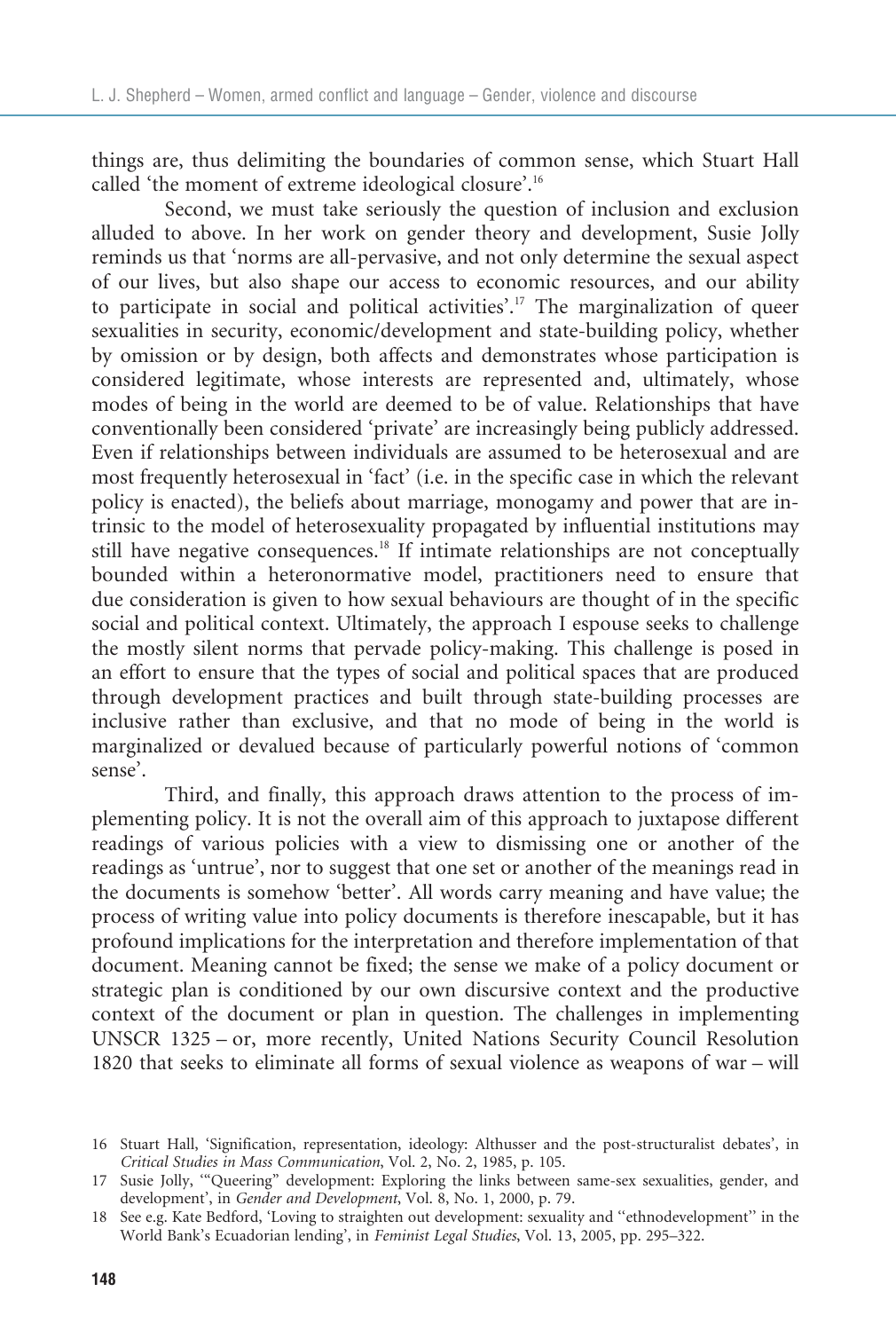

vary from place to place, and over time. This variation does not inhere in the inaccurate representation of specific cultural and historical contexts; rather, it is a function of language itself, according to poststructural philosophy. Therefore, looking for the origin or root of meaning, the reality to which a representation purports to relate, is an irrelevance. 'Truth is a thing of this world. […] Each society has its regime of truth […], the type of discourses which it accepts and makes function as true'.19 This has profound implications for political research, in that a search for the 'truth' of the matter/'reality' becomes in this mode of investigation a search for the 'systems of power which produce and sustain it [truth], and the effects of power which it induces and which extend it'.<sup>20</sup> It is hoped that this article will encourage critical interpretations of and reflections on the policy documents that order the lives of individuals everywhere, employing as they do concepts that, like all concepts, are inherently value-laden. As Dvora Yanow points out, '[i]nterpretations […] are more powerful than "facts". That makes the policy process, in all its phases, a struggle for the determination of meanings'.<sup>21</sup>

### Representations of gender and violence in the International Disarmament, Demobilization and Reintegration Standards

The United Nations International Disarmament, Demobilization and Reintegration Standards (IDDRS) are a pivotal policy platform on which to found efforts at lasting, equitable post-conflict reconstruction. The Standards were published in 2006 and, according to the accompanying website, are:

a comprehensive set of policies, guidelines and procedures covering 24 areas of DDR. The IDDRS consolidate policy guidance on DDR, providing a United Nations integrated approach on the planning, management and implementation of DDR processes. They are also the most complete repository and best practices drawn from the experience of all United Nations departments, agencies, funds and programmes involved in DDR.<sup>22</sup>

This document is a testament to the development of an institutional agenda within the United Nations that takes gender seriously, as one entire chapter is devoted to addressing gender issues pertinent to post-conflict reconstruction. However, my analysis of the Standards proceeds from the assumption that even materials that are not overtly or explicitly 'about' gender have something interesting and important to say about gender. That is, the entire document, rather than

21 D. Yanow, above note 9, p. 19.

<sup>19</sup> Michel Foucault, 'Truth and power' (1977), in Colin Gorden (ed), Power/Knowledge: Selected Interviews and Other Writings, 1972–1977, by Michel Foucault, Harvester, London, 1980 [transl. Fontana and Pasquino], p. 131.

<sup>20</sup> Ibid., p. 133.

<sup>22</sup> United Nations, 'Integrated DDR Standards', available at: http://www.unddr.org/iddrs/ (last visited 18 March 2009).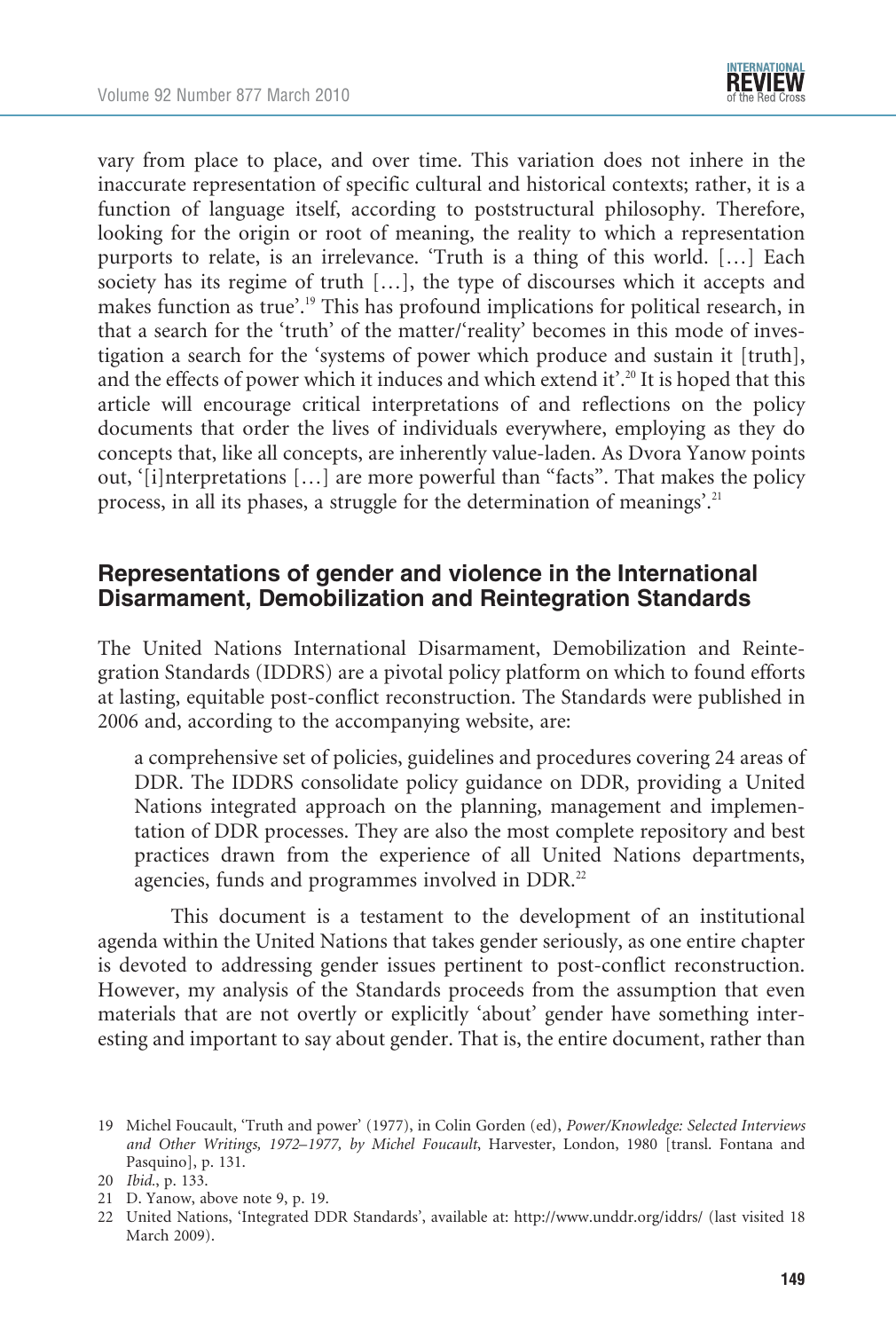just the chapter devoted to gender issues in disarmament, demobilization and reintegration, is produced through and is productive of gendered identities that are assumed to be both social and sexual.

This is perhaps a slightly contentious claim, but if we consider that postconflict reconstruction frequently involves the organization of individuals into productive domestic units (for example, the household or community), we can begin to see how sexuality may figure in DDR programmes. Moreover, a poststructural approach does not see gender as the social construction of identity in opposition to sex as a biologically fixed variable. Rather, following Judith Butler,<sup>23</sup> such an approach sees the concept of biological sex as a regulative fiction: our understanding of gender claims, and therefore constitutes, a biological sexed identity but both gender and sex are performative, in that they come to be seen as 'real' through the iterated performance of behaviours that are widely understood to characterize gender/sex identities. This approach sees the human body materialize as gendered as a product of our theories of gender, rather than deriving our theories of gender from the materiality of the body. That is, we have a dimorphic theory of gender and label/amend bodies to fit that theory, rather than vice versa, so the bodies are literally constituted by this discourse. Furthermore, discourses of gender require specific performances of sexuality to retain intelligibility, the dominant mode of which Butler refers to as compulsory heterosexuality.<sup>24</sup> Therefore, in seeking to determine what kinds of subjects are being produced through the IDDRS, the performances of gender and sexuality that the Standards recognize as intelligible may be interrogated. These have serious implications for the implementation of the policy in post-conflict situations. However, the analysis for current purposes is restricted to Chapter 5.10 of the IDDRS and, specifically, to the representations of gender and violence in that chapter.

#### Gender

The IDDRS were drafted by an Inter-Agency Working Group on Disarmament, Demobilization and Reintegration, which was formed in March 2005. The Working Group has fifteen member organizations<sup>25</sup> and represents an incredibly broad spectrum of issue-priorities and interests within the United Nations system.

<sup>23</sup> Judith Butler, Gender Trouble: Feminism and the Subversion of Identity, revised edition, Routledge, London, 1999; Judith Butler, Bodies That Matter: On the Discursive Limits of 'Sex', Routledge, London, 1993.

<sup>24</sup> J. Butler, Gender Trouble, above note 23, p. 24.

<sup>25</sup> Department of Disarmament Affairs, Department of Peacekeeping Operations, Department of Political Affairs, Department of Public Information, International Labour Organization, International Organization for Migration, Joint United Nations Programme on HIV/AIDS, United Nations Children's Fund, United Nations Development Programme, United Nations Development Fund for Women, United Nations Institute for Disarmament Research, United Nations Population Fund, Office of the United Nations High Commissioner for Refugees, World Food Programme, World Health Organization. See United Nations Integrated Disarmament, Demobilization and Reintegration Standards (IDDRS), 2006, available at: http://www.unddr.org/iddrs/download/full\_iddrs.pdf, 1.10, 6 fn.1. (last visited 27 March 2009).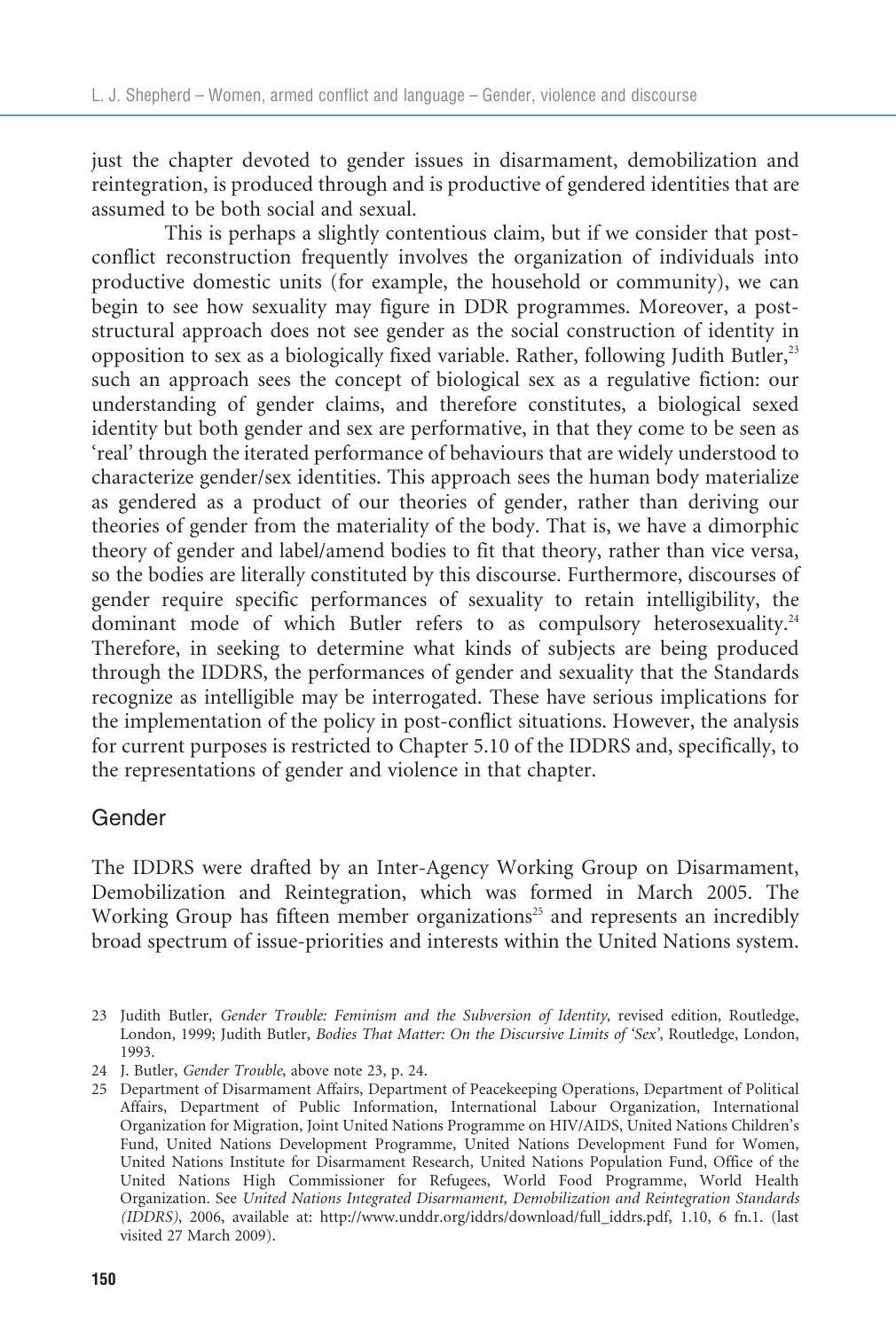This diversity would inevitably have led to controversy and contestation in the discursive terrain of the Working Group, with institutional variations in the conceptualization of core ideas needing uniform clarification. It is by no means clear, for example, that what 'gender' means to the International Labour Organization is the same as what it means to the Development Fund for Women. 'These "commonsense" notions are constituted by particular configurations of discourse that, as a whole, has specific horizons of possibility, including certain modes of operation and excluding others'.26

There are therefore inescapable conceptual ambiguities and tensions in the IDDRS, evidenced even by the title of Chapter 5.10: 'Women, gender and DDR'. I would speculate that the inclusion of both 'women' and 'gender' was a result of the negotiating processes within the Working Group, perhaps the same processes that led to the inclusion of 'gender' but not 'women' in Annex A, 'Terms, definitions and abbreviations', which accompanies the chapter. So why include women in the title, when gender is defined in the chapter as the 'social attributes and opportunities associated with being male and female and the relationships between women, men, girls and boys'?<sup>27</sup> According to this definition, women are included by virtue of the focus on gender. I suggest that it is likely that certain members of the Working Group fought to retain the framing of Chapter 5.10 as referring specifically to women, such as UNIFEM, for instance.<sup>28</sup> This would be in keeping with academic and policy debates over the utility and deployment of gender as a depoliticized alternative to women. While it is refreshing to see a policy document that explicitly does not treat gender as 'loosely synonymous with "sex" and lazily synonymous with "women", $\frac{3}{2}$ " the separation of the two terms and inclusion of both (as well as 'gender-aware interventions' alongside 'female-specific actions', which are discussed below) renders the very title of the chapter ambiguous and confusing, which does not bode well for the implementation of the policies contained therein.

According to the IDDRS, it is 'impossible to tackle' various problems women face 'without paying attention to how men's experiences and expectations also shape gender relations'.30 The inclusion of the modifier 'also', however, suggests that the problems women face (manifesting as 'political, social and economic

27 UN IDDRS 5.10, 23.

28 A 2007 report on the accomplishments and challenges of the Working Group notes that 'one of the largest challenges proved to be developing a common approach' (p. 4) and, further, that '[t]he key lesson from experience relates to flexibility and compromise for higher goals. Each entity had a different goal but all contributed to a final, single, clear product' (p. 2). Part of the point I try to make above is that the final product is neither single nor clear in its communication of meaning. DDR Inter-Agency Working Group, 'Profile of accomplishments, challenges and lessons of DDR Inter-Agency Working Group in developing IDDRS (2004 to May 2007)', 2007, available at: http://www.unddr.org/static/media/ Challenges\_Lessons\_Achievements\_DDRG-IAWG\_May07\_Final.pdf (last visited 24 March 2009).

<sup>26</sup> Laura J. Shepherd, 'Power and authority in the production of United Nations Security Council Resolution 1325', in International Studies Quarterly, Vol. 52, No. 2, 2008, p. 384.

<sup>29</sup> Terrell Carver, Gender is not a Synonym for Women, Lynne Rienner, London and Boulder, CO, 1996, p. 18.

<sup>30</sup> UN IDDRS, 5.10, 1.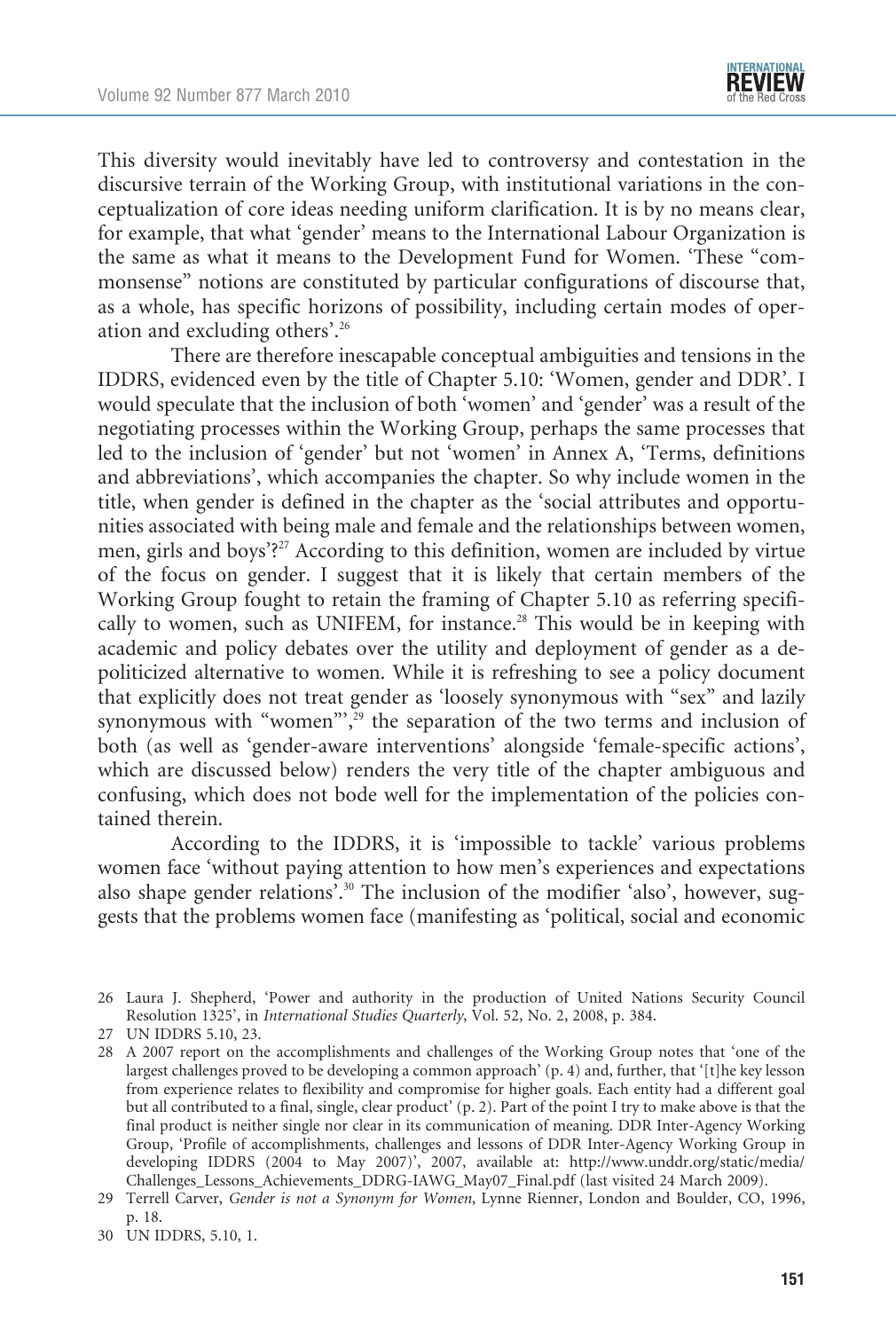marginalization' and 'high levels of violence against women'31) shape gender relations: to put it another way, the marginalization of, and violence against, women shape – influence, affect, form – gender relations. Thus gender relations are implicitly defined from the outset as reliant on the subordination and abuse of women. However, the IDDRS articulates a non-essentialist understanding of gender (where 'roles and relations are by definition constructed…'32) that separates gender from sex (which is defined as '[t]he biological differences between men and women, which are universal and determined at birth'33). While defining sex as universal biological dimorphism is problematic (especially given that studies such as those undertaken by Melanie Blackless et al. suggest that 1% of all live births do not fit the 'standard' definitions of 'M' and 'F'),  $\frac{34}{3}$  drawing attention to the social, cultural and political dimensions of gender constructions is potentially a progressive conceptual move. However, despite an overt commitment to the recognition of gender as constructed, there are many instances in the chapter where it is either implicitly or explicitly assumed that one can derive political will from physical form, which points to an underlying essentialism in the document. For example, the assumption that 'female representatives' will ensure the inclusion of 'women's interests' during the negotiation phase of DDR<sup>35</sup> would seem to imply that biological sex determines political interests, which is in tension with much feminist scholarship on representation.<sup>36</sup>

Further, the IDDRS follow conventional logic of political participation when they suggest that facilitators and envoys should be 'made aware of the internationally agreed minimum standard of 30 per cent female participation in any democratic decision-making forum'.37 This is in spite of the increasingly well-evidenced feminist claim that 'there is neither a single nor a universal relationship between the percentage of women elected to political office and the passage of legislation beneficial to women as a group'.38 Despite explicit efforts to challenge stereotypes that associate women with peace,<sup>39</sup> it is assumed that the presence of women in formal decision-making will stabilize post-conflict societies.

- 32 Ibid., 2.
- 33 Ibid., 25.

<sup>31</sup> Ibid.

<sup>34</sup> Melanie Blackless, Anthony Charuvastra, Amanda Derryck, Anne Fausto-Sterling, Karl Lauzanne and Ellen Lee, 'How sexually dimorphic are we? Review and synthesis', in American Journal of Human Biology, Vol. 12, No. 1, 2000, pp. 151–166. In addition to the statistic given above, Blackless et al. suggest that, because intersex anatomy does not always manifest at birth, it is near impossible to 'gender' infants accurately.

<sup>35</sup> UN IDDRS, 5.10, 6.

<sup>36</sup> See e.g. Fiona Mackay, 'Gender and political representation in the UK: The state of the "discipline"', in British Journal of Politics and International Relations, Vol. 6, No. 1, 2004, pp. 99–120; Sarah Childs, 'Attitudinally feminist? The New Labour women MPs and the substantive representation of women', in Politics, Vol. 21, No. 3, 2001, pp. 178–185; Joni Lovenduski, 'Women and politics: Minority representation or critical mass?', in Parliamentary Affairs, Vol. 54, No. 4, 2001, pp. 743–758.

<sup>37</sup> UN IDDRS 5.10, 7.

<sup>38</sup> Sarah Childs and Mona Lena Krook, 'Should feminists give up on critical mass? A contingent yes', in Politics and Gender, Vol. 2, No. 4, 2006, p. 523.

<sup>39</sup> UN IDDRS 5.10, 2.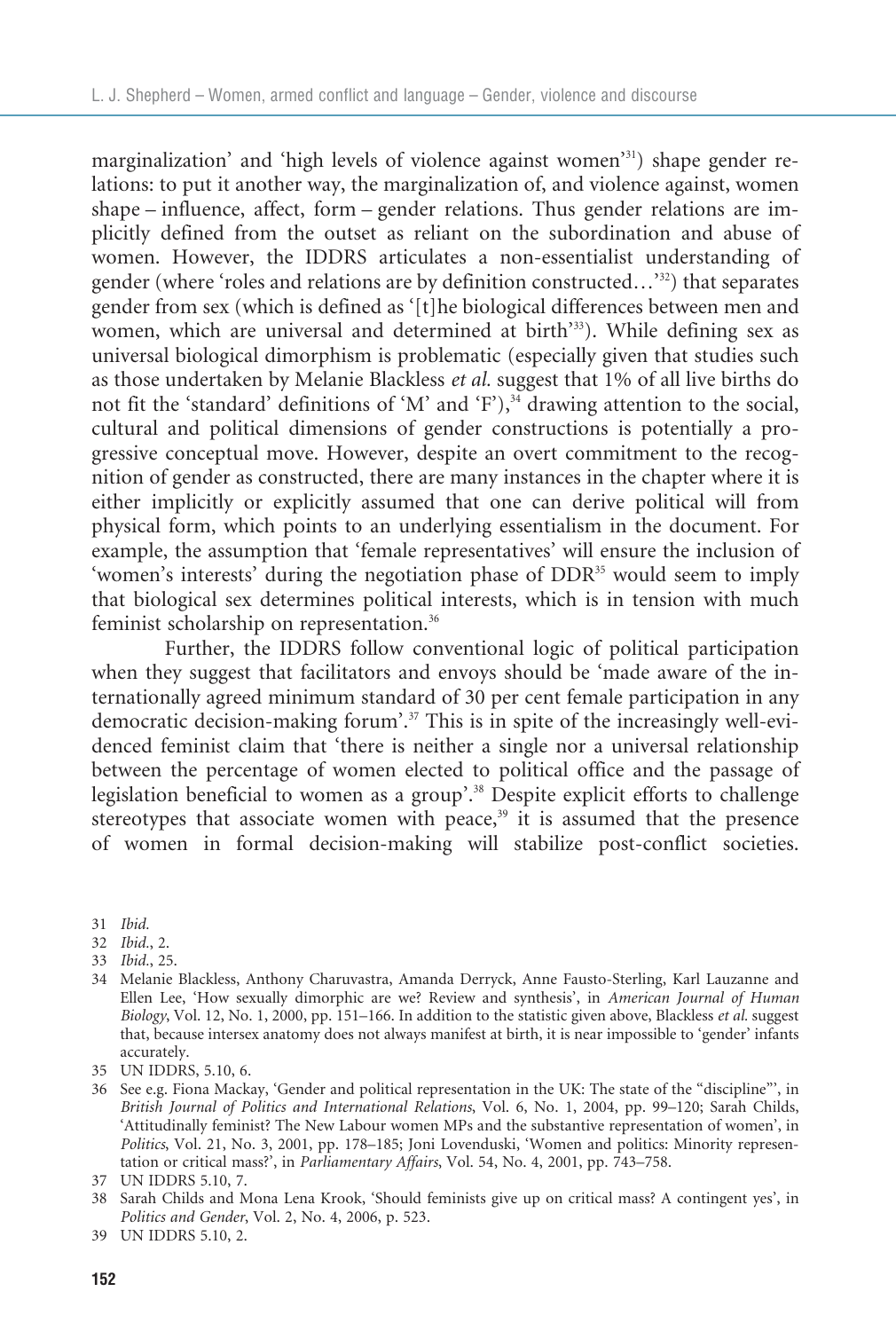Interestingly, leadership remains a masculine privilege, according to Chapter 5.10, while women feature as 'female representatives' and in 'women's groups', as 'the main caregivers' and heading 'up to 75 per cent of all households' in postconflict societies.40 The IDDRS seem to expect rather a lot of women, in return for rather a limited amount of formal political power. For example, in order to ensure that gender issues are understood during the DDR negotiation phase, the chapter suggests that 'facilitators of meetings and gender advisers should organize gender workshops for women participants before the start of formal negotiation'.<sup>41</sup> Why only for women? And who has access to these workshops? The same questions arise as have been asked in relation to UNSCR 1325: 'which women are included and are we expecting more from women (super heroines) than we expect of men?'42

The question of what we – or the IDDRS – expect of men is an interesting one. As mentioned above, there is an assumption of masculine privilege with regard to formal political participation. However, masculinity is also represented in the document as pathological, manifesting in behaviour that is maladapted and unhealthy. Men need to 'learn to resolve interpersonal conflicts without using violence',<sup>43</sup> they 'use their start-up cash irresponsibly, rather than to the benefit of family and community',<sup>44</sup> they benefit from the 'subordination' and 'domination' of women.45 By far the most egregious discursive violence perpetrated against the masculine subject, however, is the rendering of the subject invisible in the title of the chapter and its recommended actions. There are 'gender-aware interventions' (many of which are about women) and 'female-specific interventions', this despite the acknowledgement of 'gender equality as a core principle of UN-supported DDR programmes'.46

I am not seeking, as others have done,<sup>47</sup> to redress a perceived imbalance by drawing attention to the absence of positive representations of masculinity in the IDDRS. Rather, I suggest that we need to take seriously the implications of the absence. Given the overwhelmingly negative representation of masculine subjects in the IDDRS, it would be almost understandable if male stakeholders, facilitators and DDR experts professed little or no sympathy for the concerns raised in

- 41 Ibid., 6–7 (emphasis added).
- 42 Emphasis added. 'What is potentially lost with the "use-value" approach is that women should be there because they have a right and a reason as individuals, people, as human, not simply or solely because they are somebody's vision of a peace-maker. I think it is politically unwise not to recognize that the construction of women as peace-makers and as pacifistic has not exactly "liberated" women as equal participants in policy processes'. Carol Cohn, Helen Kinsella and Sheri Gibbings, 'Women, peace and security: Resolution 1325', in *International Feminist Journal of Politics*, Vol. 6, No. 1, 2004, pp. 136–137.
- 43 UN IDDRS 5.10, 1.
- 44 Ibid., 13.
- 45 Ibid., 23.
- 46 Ibid., 4.
- 47 See e.g. Adam Jones, 'Gender and genocide in Rwanda', Journal of Genocide Research, Vol. 4, No. 1, 2002, pp. 65–94, and Adam Jones, 'Does gender make the world go round? Feminist critiques of international relations', in Review of International Studies, Vol. 22, No. 4, 1996, pp. 405–429.

<sup>40</sup> Ibid., 3.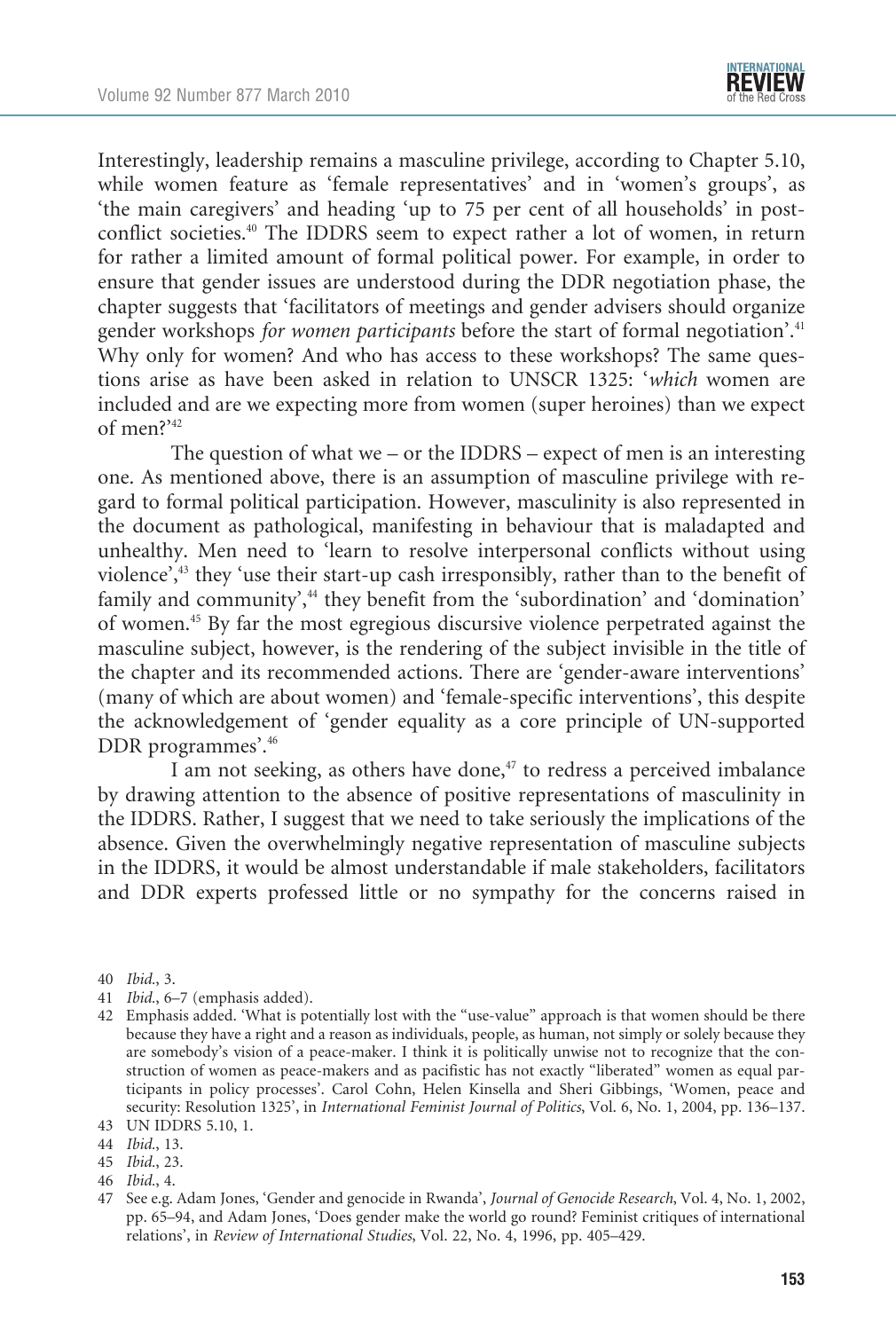Chapter 5.10. Furthermore, the failure to recognize that ex-combatant men, just like ex-combatant women, may have 'specific health and psychosocial needs',<sup>48</sup> that men – and particularly boys – may have been 'sexually abused during the war', $49$ that men and boys may be dependants of ex-combatants,<sup>50</sup> these failures ultimately perpetuate a conceptualization of gender that does not adequately separate gender relations from biological sex. Men and women are still constrained, almost defined, by their bodies: (male) fitness/aggression/power in opposition to (female) weakness/passivity/lack. Instead of valorizing the male subject, however, the chapter perpetuates a crude reversal of masculine privilege such that the needs (and bodies) of women are prioritized. This need not be the case. A truly gendersensitive policy agenda would not contribute to the conceptualization of gender as a zero-sum game, where either men or women benefit only at the expense of the other. It would pay attention instead to the differences among men and among women (not reducible to bodily signifiers) rather than exaggerating those between them.

Much poststructural feminist work draws on queer theory to challenge the ideas that we have about bodies, about the status of biology and about the things to do with sex and sexuality that are generally considered to be 'natural'.

Our experiences have implications for the appearance, condition, and performance of our bodies. For example, women may have hysterectomies, bear children or not, remove or grow body or facial hair. Both men and women may or may not exercise until they are muscular, or suffer from war or sport injuries. […] Similarities between bodies of one 'biological' sex are exaggerated, and [similarities] between bodies of different sexes are played down. […] Thus, although the categories of sex *appear* natural and absolute, they are 'cleaned up' by human intervention.<sup>51</sup>

A poststructural approach submits, therefore, that representations of gender, sex and sexuality in policy documents do not simply describe bodily realities, but rather are constitutive: of domestic units, sexual relations, parental care and a host of other social arrangements as well as of the physicality of the gendered body, predicated on a norm of heterosexuality. Gender is therefore profoundly implicated in our figuring of human life, literally defining the parameters of the question: 'Who counts as human?' In policy terms, this may be rephrased as: 'To whom does this policy apply?' The inclusion and exclusion of groups of people on the basis of their adherence to a culturally determined set of 'natural' ideals (sex binaries mapping to physical dimorphism, sexual desire following an oppositional logic) does a violence to those whose lives are already likely to be marked by violence, by virtue of their perceived transgressions of gender norms.

<sup>48</sup> UN IDDRS 5.10, 17.

<sup>49</sup> Ibid., 16.

<sup>50</sup> Ibid., 12.

<sup>51</sup> S. Jolly, above note 17, pp. 85–86 (emphasis in original).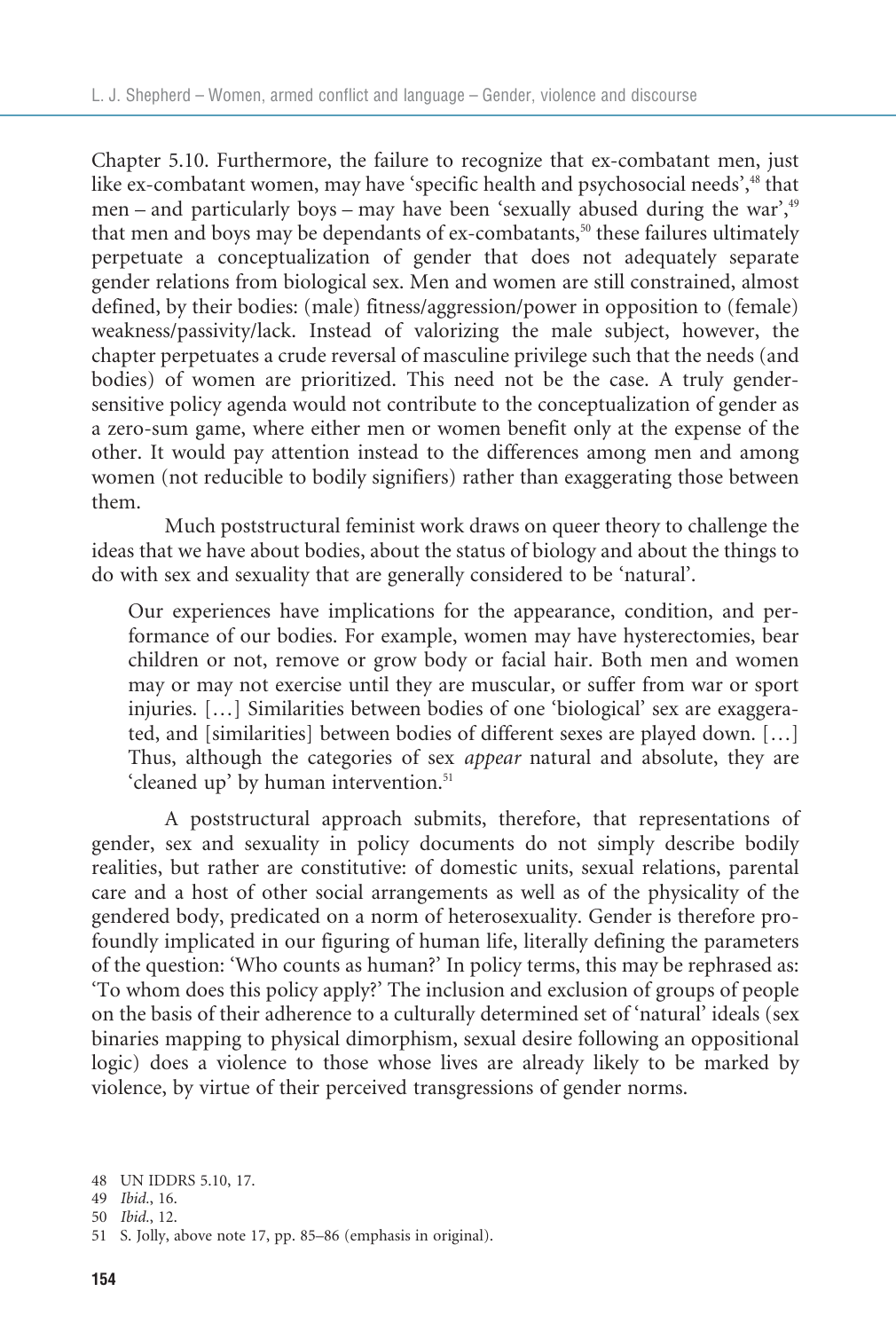

#### Violence

The first mention of violence, in the opening paragraph of Chapter 5.10, is in association with the predicate 'sexualized', represented as a threat to women.<sup>52</sup> In the paragraph that follows, the chapter highlights the problem of 'violence against women'.53 As has already been noted, this same summary section suggests that men must 'learn to resolve interpersonal conflicts without using violence'.<sup>54</sup> Violence, then, is something that happens to women, something that is perpetrated by men. In precluding the notion that men can be victims of gendered violence, this construction is patently false. It also further circumscribes female agency, already limited by the essentialist conceptualization of gender that informs the IDDRS, as violence is a 'potential [cause] of insecurity for […] women'55 and therefore women are in need of protection. 'Gender-based' or 'sexualized' violence is prioritized in the chapter, which serves to suggest that gender relations are somehow violent by necessity, indeed, by nature. 'Female military personnel should […] play an important role in receiving and transmitting information on gender-based violence and/or sexual exploitation',<sup>56</sup> presumably because it is assumed that the victims themselves will be female. Men, on the other hand, 'may express their frustration in increased violence'.<sup>57</sup> The most obvious implication of this representation is the limited discursive and material opportunities available to male victims of gender-based violence to report violence and seek redress. A secondary implication is that, through the association of gendered violence with femininity, those men that do experience such violence may well feel feminized, making them less likely to speak out even where such facilities exist.

There is an explicit temporal aspect to the representation of violence as conflict, as the chapter frequently differentiates between periods of 'conflict' and 'post-conflict'. This is problematic because it assumes a level of order and regulation that may simply not be present.

[W]ar can surely never be said to start and end at a clearly defined moment. Rather, it seems part of a continuum of conflict, expressed now in armed force, now in economic sanctions or political pressure. A time of supposed peace may come later to be called 'the pre-war period'. During the fighting of a war, unseen by the foot soldiers under fire, peace processes are often already at work. A time of post-war reconstruction, later, may be re-designated as an inter bellum – a mere pause between wars. $58$ 

<sup>52</sup> UN IDDRS 5.10, 1.

<sup>53</sup> Ibid.

<sup>54</sup> Ibid., see also 5.

<sup>55</sup> Ibid., 9.

<sup>56</sup> Ibid., 13, see also 19.

<sup>57</sup> Ibid., 14.

<sup>58</sup> Cynthia Cockburn and Dubravka Zarkov (eds), The Postwar Moment: Militaries, Masculinities and International Peacekeeping, Lawrence and Wishart, London, 2002, 'Introduction', p. 10 (emphasis in original).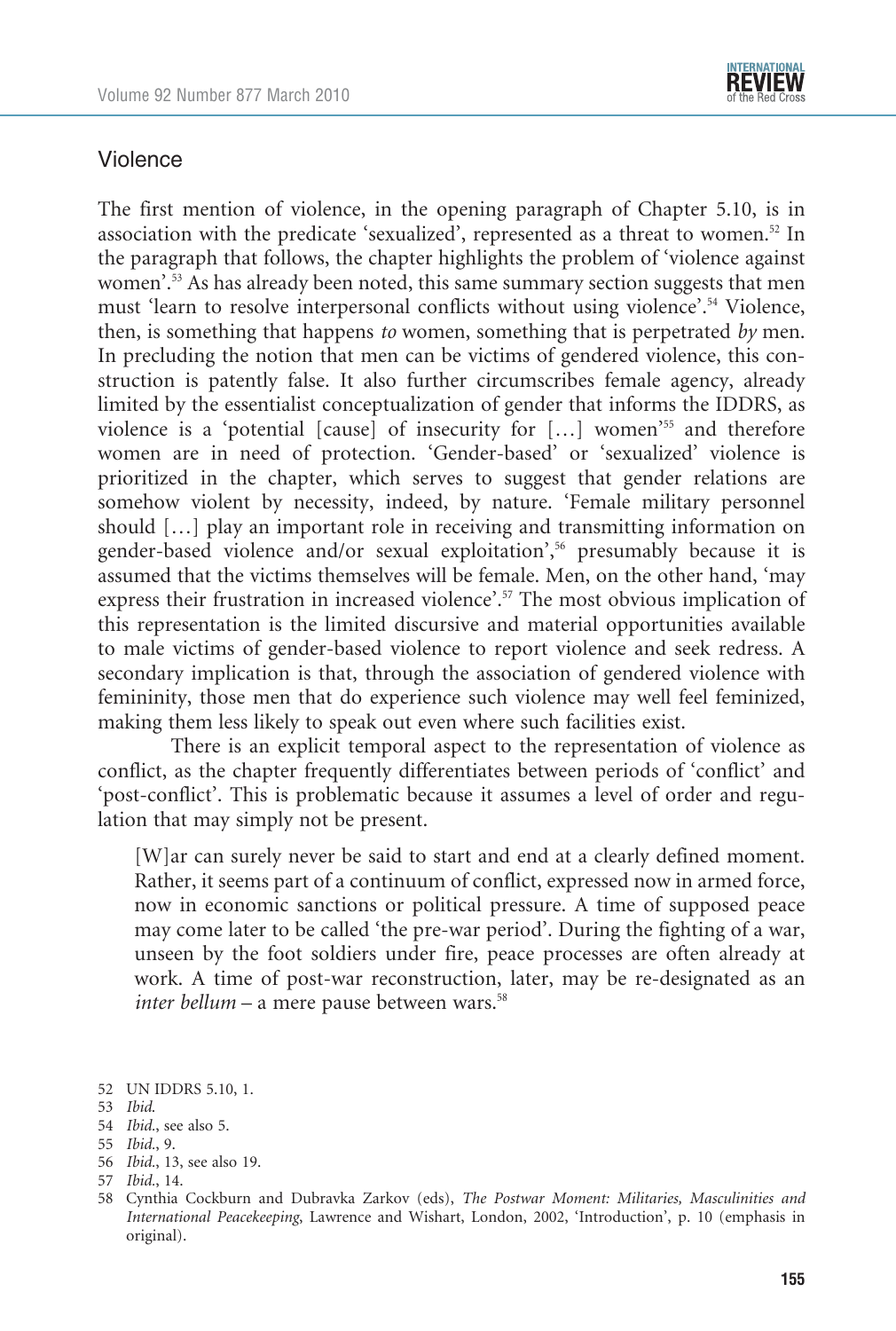Although DDR processes are to some extent premised on the labelling of a period of time or a society as 'post-conflict', it is still necessary to be attentive to the unlikelihood of an immediate end to hostilities, the immediate alleviation of resource scarcity or the immediate dissolution of strongly held beliefs about who supports or sympathizes with one side or another.

The Standards also implicitly differentiate between conflict that is armed and conflict that is not, although the latter is never discussed. Representing violence as conflict severs the signifying links to pain, physicality and specificity of experience that 'violence' can sustain. Not only does the language of conflict act to distance the materiality (and therefore reality) of violence assumed by the IDDRS, 'there is very little discussion in much of the writing on "conflict analysis" or "conflict resolution" on the impact of certain types of social relations on the specific forms of violence'.59 Furthermore, 'the question hardly arises as to how or why this "conflict" situation is different from what is normal'.<sup>60</sup> As Kurtz and Turpin eloquently argue, '[t]he tendency to see violence as the consequence of aberrant behaviour committed by deviant individuals at the margins of society obscures the central roles violence plays at the very foundations of the social order'.61 That is, inclusion and exclusion, negotiation and coercion, even parenting and caring can be violent processes, according to a poststructural analysis. Such an approach asks which acts of violence are considered worthy of recognition and when these acts occur. Expanding the concept of violence which underpins feminist analysis, as outlined above, allows us to take seriously what Arthur Kleinman refers to as 'the violences of everyday life'.<sup>62</sup> Beyond a narrow focus on war and state-based violence lies a plethora of everyday violences we might wish to include in our analysis of DDR and security.

### The language of politics

As Roxanne Doty explains, discourse is more than just language. 'A discourse delineates the terms of intelligibility whereby a particular reality can be "known" and acted upon.<sup>363</sup> Discourses are systems of meaning-production rather than simply statements or language, systems that 'fix' meaning, however temporarily, and enable us to make sense of the world. In suggesting that discourses 'fix' meaning I do not wish to imply that there is any trans-historical continuity or

<sup>59</sup> Donna Pankhurst, 'The "sex war" and other wars: Towards a feminist approach to peace building', in Haleh Afshar and Deborah Eade (eds), Development, Women and War: Feminist Perspectives, Oxfam GB, Oxford, 2004, p. 10.

<sup>60</sup> Ibid.

<sup>61</sup> Cited in Cathy McIlwhaine, 'Geography and violent crime as development issues', in Progress in Human Geography, 1999, Vol, 23, No. 3, p. 460.

<sup>62</sup> Arthur Kleinman, 'The violences of everyday life: The multiple forms and dynamics of social violence', in Veena Das et al. (eds), Violence and Subjectivity, University of California Press, London and Berkeley, CA, 2000, pp. 226–241.

<sup>63</sup> Roxanne Lynn Doty, Imperial Encounters, University of Minnesota Press, London and Minneapolis, MN, 1996, p. 6 (emphasis added).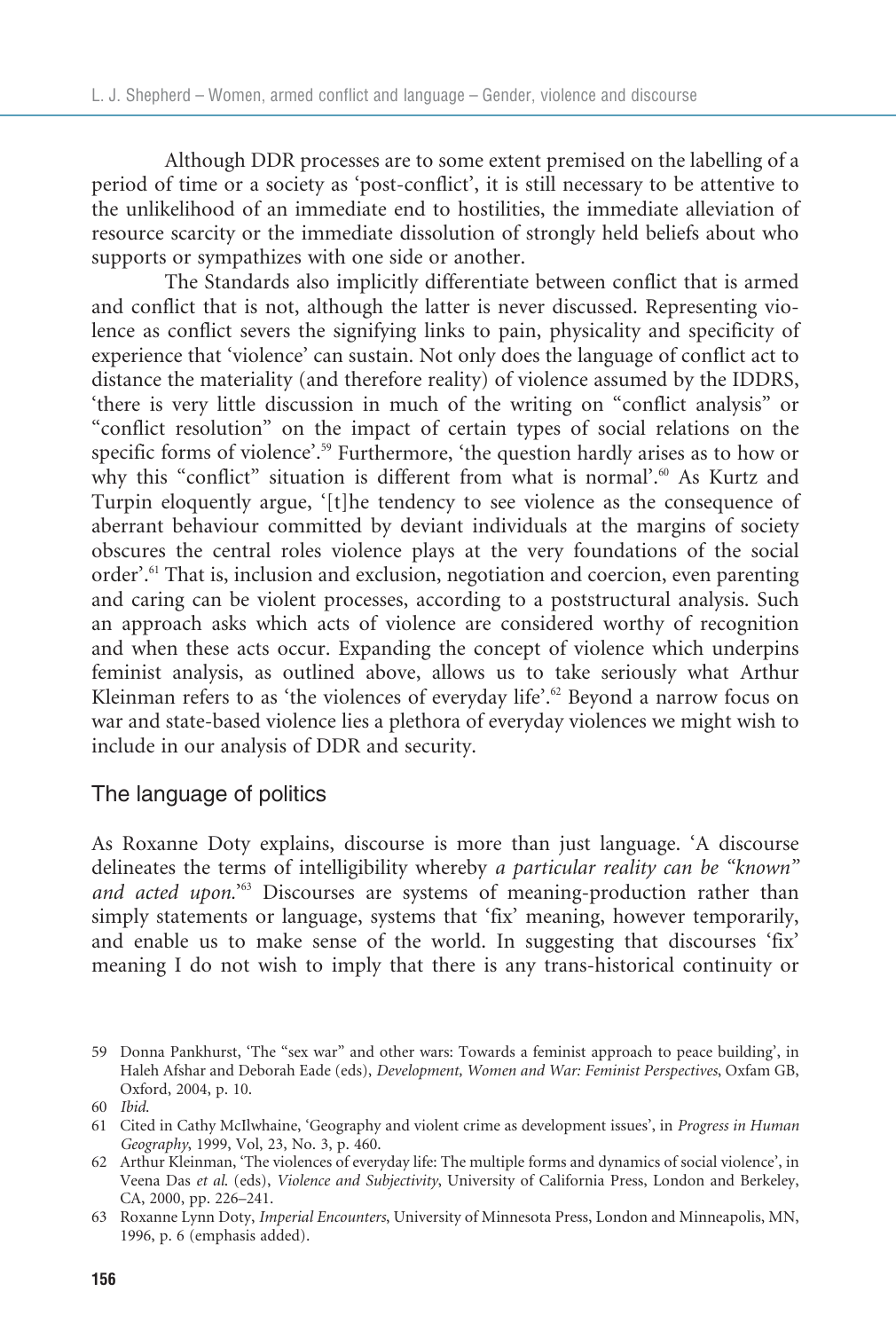universality to meaning. This is a politics of iterated practices, these processes are always ongoing and never complete. Rather, the 'terms of intelligibility' are multiple, open and fluid and must be continually re-articulated and re-ordered if what was once 'common sense' is to remain so. It is the partial and limited nature of fixity that allows critical space for engagement. Above, I have outlined the ways in which the realities of gender and violence are 'known' in Chapter 5.10 of the IDDRS, for how these realities are known has direct and material implications for how they are acted upon. In this section, I offer some concluding remarks and suggest some potentially fruitful avenues for future research.

What are the implications of the issues discussed here? The theoretical musings may be interesting (to some, at least) but how can the study of women and war be enriched by the arguments presented, by the type of analysis espoused? The first point of critical engagement must be with the language used to write policy. Every policy document at the international level, no matter how short or seemingly insignificant, already goes through a process of drafting and revising in consultation with various advocates, stakeholders and interested parties. Academic interest is rarely focused on these negotiations (a notable exception being the analysis of the 'holy brackets' deployed during the UN Fourth World Conference on Women in Beijing,  $1995$ ),  $64$  but I would suggest that more attention should be paid to how these crucial documents come to be written in the ways that they are. This is not because it is somehow possible to write the perfect policy, one that will neither privilege nor marginalize any group or individual, nor because those who are involved in the policy-making process require the expertise of interested academics in order to say what they really mean. Instead, learning more about which groups are organized – both conceptually and strategically – around which ideas, and how tensions are resolved when two or more groups experience conflict, can only give us a better idea about how commonsense notions are being circulated and (re)produced through the writing of policy itself. I have referred to this kind of analysis as an exercise in mapping, where the terrain in question is discursive.<sup>65</sup> Again, I emphasize that the aim of such an analysis is not to criticize or exclude from the negotiating table any organization on the basis of its discursive terrain. Rather, given that ideas matter, it simply behoves us to know more about the ideas these key actors hold.

The second type of critical engagement encouraged by the approach to research advocated above is with the translation of policy from document to action plan. A policy document must always be translated, possibly literally (UNSCR 1325, for example, is currently available in one hundred different languages) but certainly metaphorically. The recommendations, suggestions and guidelines for best practice contained within the policy must be rendered coherent within the

<sup>64</sup> See, for example, Robin Morgan, 'The UN Conference: Out of the "Holy Brackets" and into the Policy Mainstream', Women's Studies Quarterly, Vol. 24, No. 1/2, 1996, pp. 77–83; Lois A. West, 'The United Nations Women's Conference and Feminist Politics', in Mary K. Meyer and Elisabeth Prügl (eds), Gender Politics in Global Governance, Rowman and Littlefield, Lanham, MD, 1999, pp. 177–196.

<sup>65</sup> See above, and also L. Shepherd, above note 24.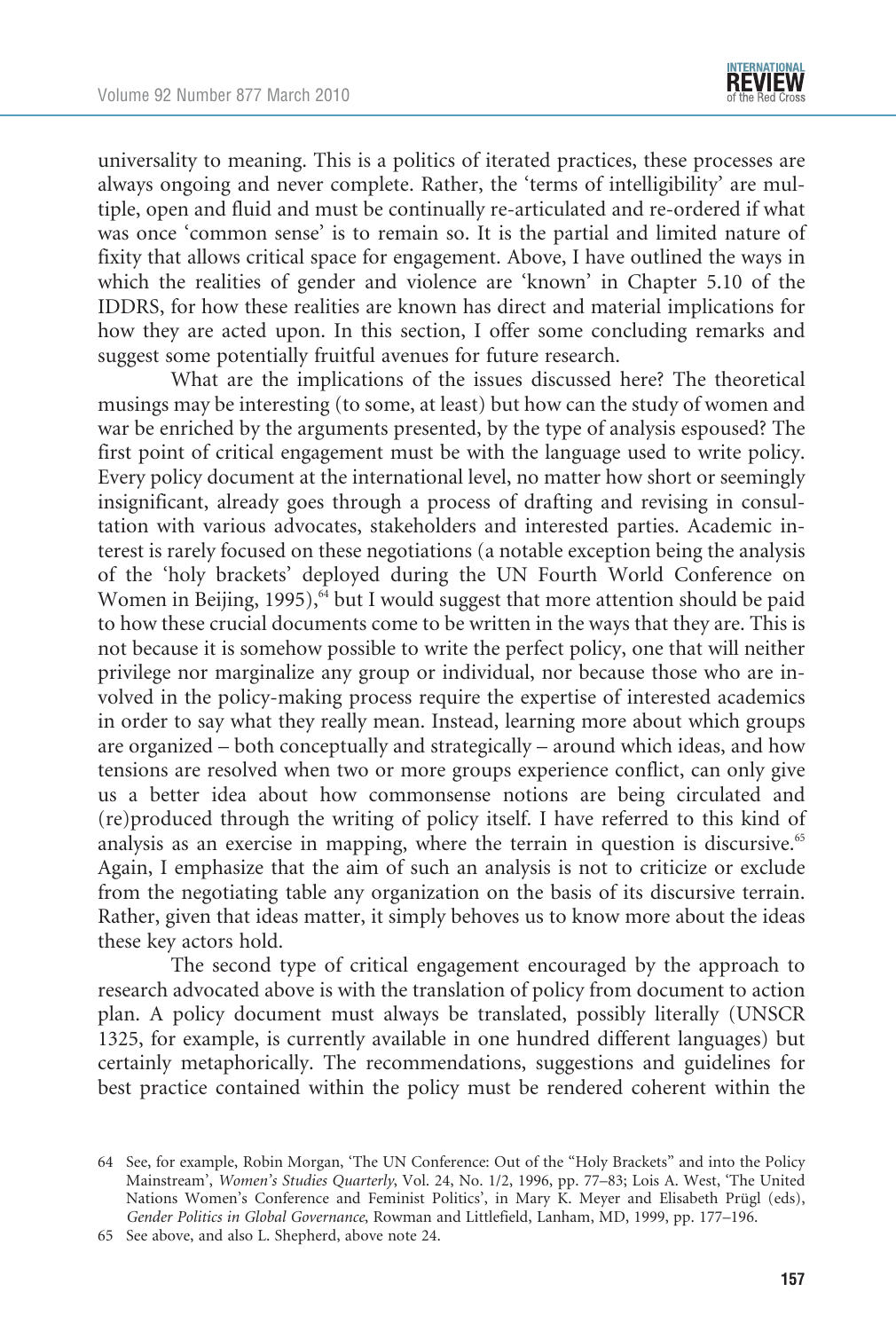immediate context of its implementation. Obviously, the contexts vary, and we need to pay attention to the ways in which those variations have an impact on the implementation of policy in order to inform our interjections in decision-making in the future. Even the most groundbreaking policy is not an end point in itself, and those working in this area of policy analysis seek to offer critical insights into how the language used to write policy affects (and effects) its implementation on the ground with a view to these insights feeding forward to the next iteration of the policy process.66 The end-users affected by a given policy will undoubtedly have much to say about the efficacy or otherwise of that policy's implementation; this second type of analysis incorporates the consideration of grassroots or indigenous organizing in relation to policy issues. We know that global governance is not necessarily the preserve of the formal, centralized institution, just as we know that it is likely that informal, decentralized networks will write their engagement differently. In order to complement the discursive mapping suggested above, then, spatial mapping might be undertaken in a similar fashion, to trace the functions and effects of translating policy into action, and the ways in which stakeholders engage with the end results.

Finally, I offer a third strand of analysis in the form of temporal mapping. In conjunction with mapping discursive and spatial horizons of a given policy document, it would also be interesting to build up a base of knowledge about that policy and particularly to trace how secondary writings change over time. There is already a shift, for example, in the representation of UNSCR 1325, with its initially positive reception being tempered with critique, and UNSCR 1820 will no doubt attract the same kind of attention. While it would clearly be unmanageable for any one researcher or research team to engage in all three kinds of analysis outlined here across more than one issue area, archiving knowledge in a temporal map would make it far easier to identify and therefore potentially understand the shifts in meaning and emphasis – both in policies themselves, those which are updated, and in secondary writing on an issue – that inevitably occur.

These three forms of mapping, then, are all premised on the assumption that we need a politics of language in order to better comprehend policy formulation and implementation, but they also recognize that the language of politics is impossible to pin down. We can never simply say what we mean, even when we mean what we say. 'No discursive formation is ever a sutured totality', $67$  and each

<sup>66</sup> The United Nations International Research and Training Institute for the Advancement of Women (UN-INSTRAW) is collating information on the implementation of UNSCR 1325 and the production of National Action Plans (NAPs). At the time of writing, fourteen such plans exist. UN-INSTRAW has also published a Background Paper on this subject by Anna Korneeva and Jasmin Blessing, 'Planning for action: Good practices on implementing UNSCR 1325 on a national level', 2008, available at: http:// www.un-instraw.org/images/files/Backgroundpaper1325.pdf (last visited 10 August 2009). The issue of NAPs has just begun to filter through into academic publications, and I personally know several people currently working in this field. See e.g. Belgin F. Gumru and Jan Marie Fritz, 'Women, peace and security: An analysis of the National Action Plans developed in response to UN Security Council Resolution 1325', in Societies Without Borders, Vol. 4, No. 2, 2009, pp. 209–225.

<sup>67</sup> Ernesto Laclau and Chantal Mouffe, Hegemony and Socialist Strategy: Towards a Radical Democratic Politics, 2nd edn, Verso, London, 2001, p. 107.